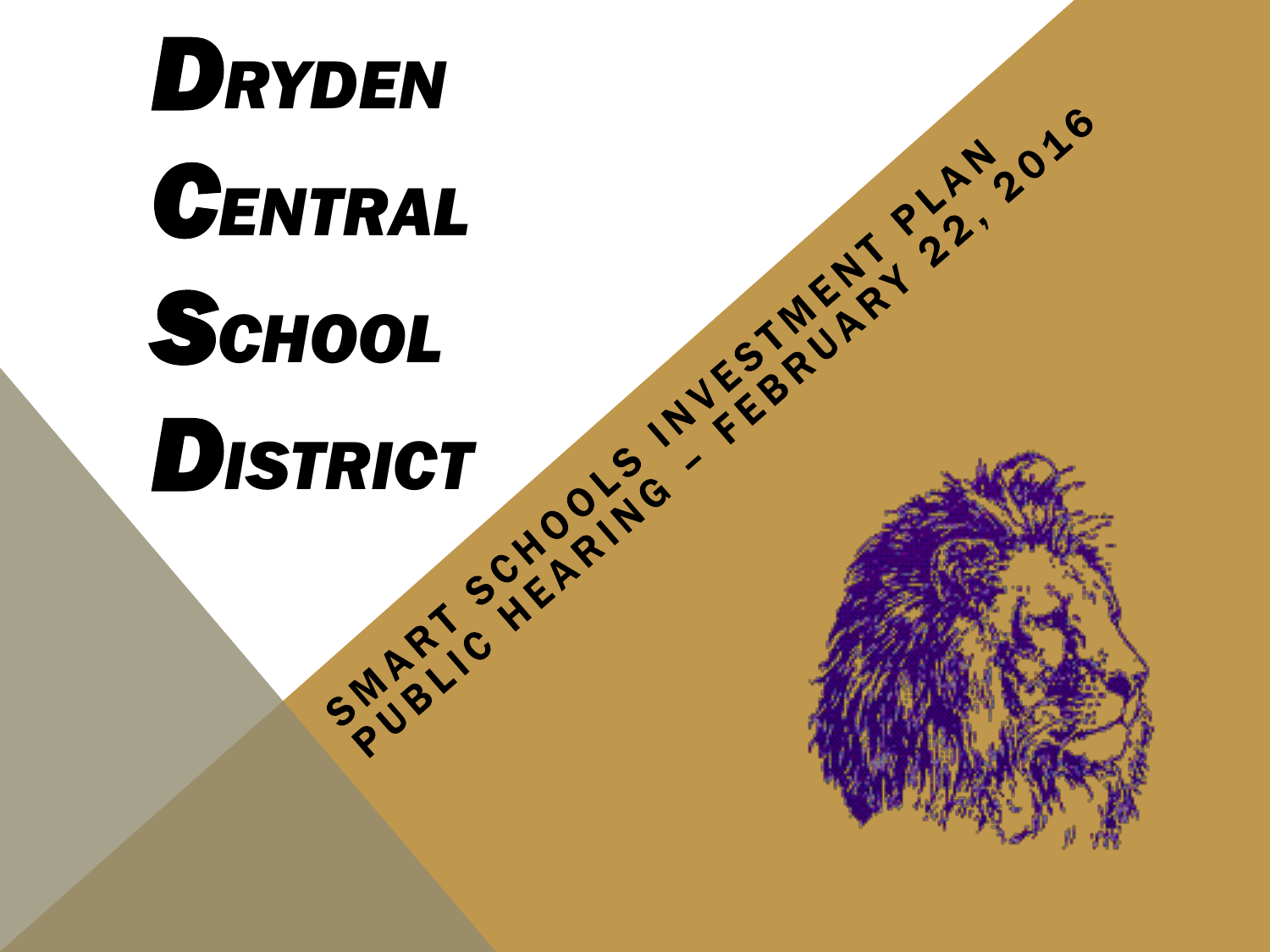# **PROCESS FOR PLAN SUBMISSION**

- $\checkmark$  Instructional Technology Plan (ITP) approval
- Collaboration with stakeholders (Smart Schools Committee)
- $\checkmark$  BOE preliminary Smart Schools Investment Plan (SSIP) approval
- $\checkmark$  Preliminary submission (scope of work) to State Education Department (SED) project manager (to establish project number)
- $\checkmark$  Web posting (30 Days) for public comment
- $\checkmark$  Public hearing
- Approval of final plan by Board of Education (BOE)
- **Final submission to SED**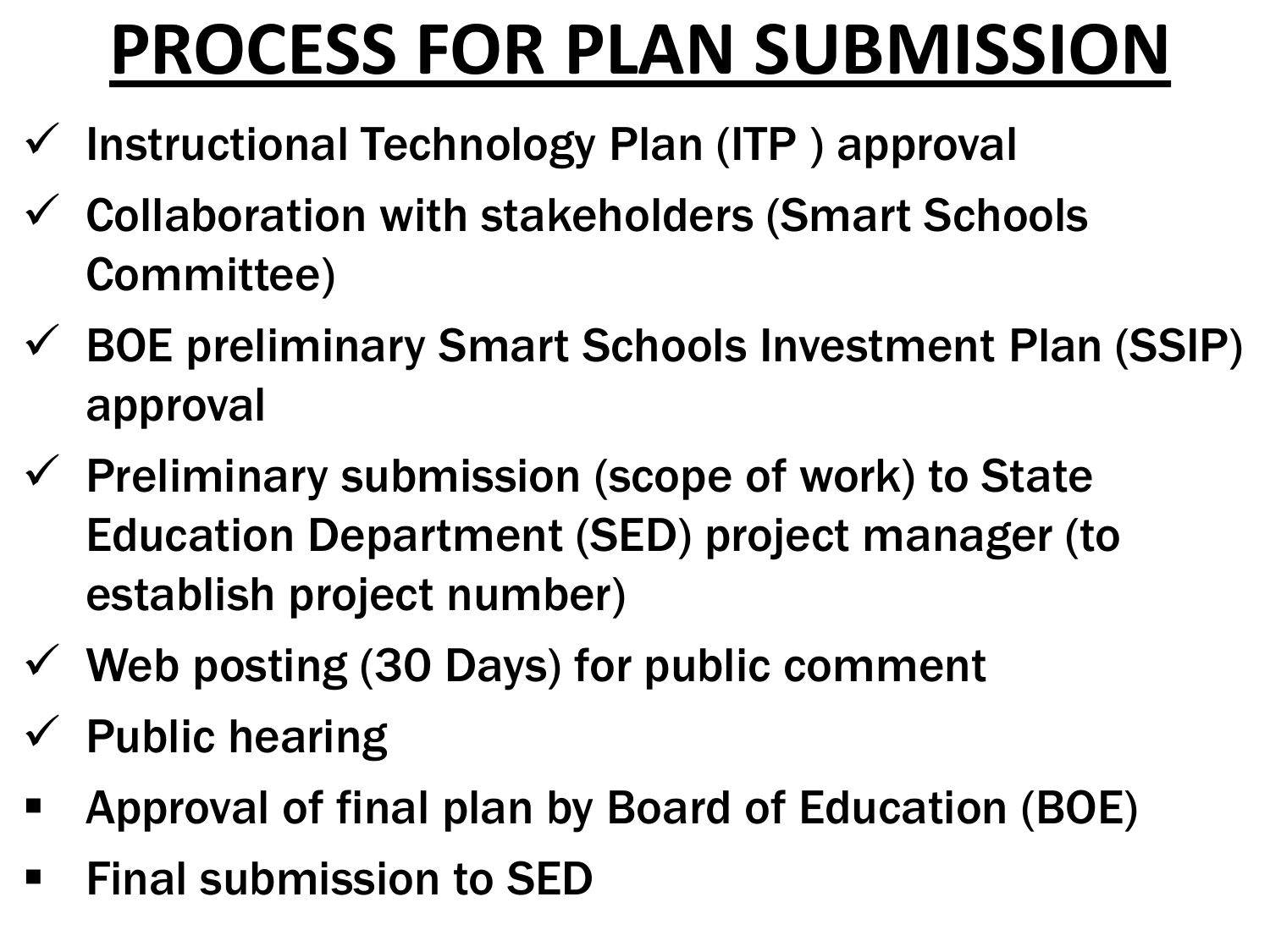## DRYDEN SMART SCHOOL ALLOCATION \$1,679,854

### The Committee:

- Discussed all allowable options with consideration of Building Condition Survey (BCS) and forthcoming capital projects
- Reviewed the constraints of this particular bond act
- Considered use of this money to enhance District capability for all students
- Determined two areas of focus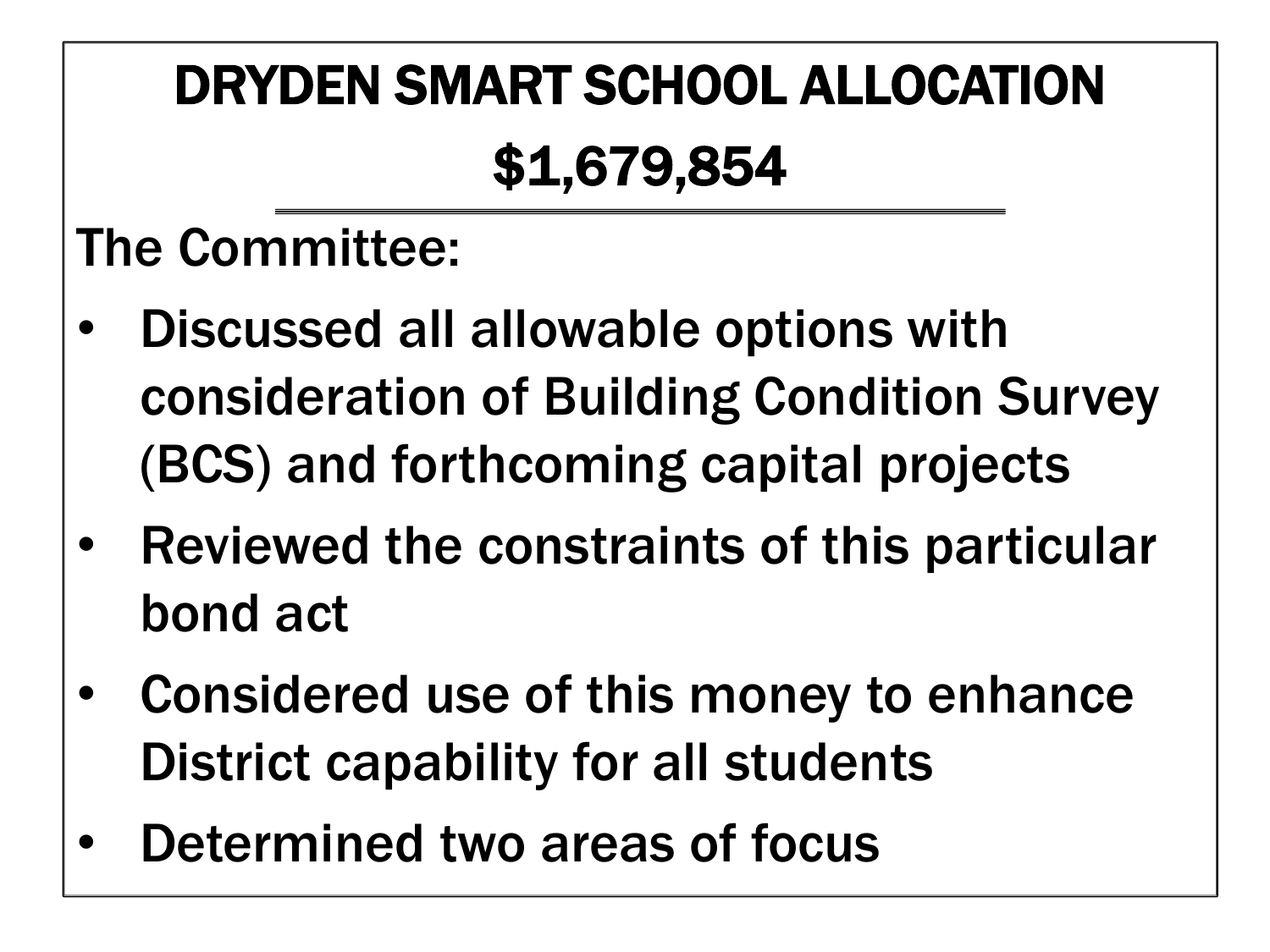## SAFETY/SECURITY ENHANCEMENTS

Upgrade interior door locksets throughout the district to allow the ability to secure the rooms from the inside during an emergency lockdown situation. Most of the current locksets require the staff member to secure the door from the corridor, placing the staff member in a potentially dangerous situation.

#### BUDGET: \$75,500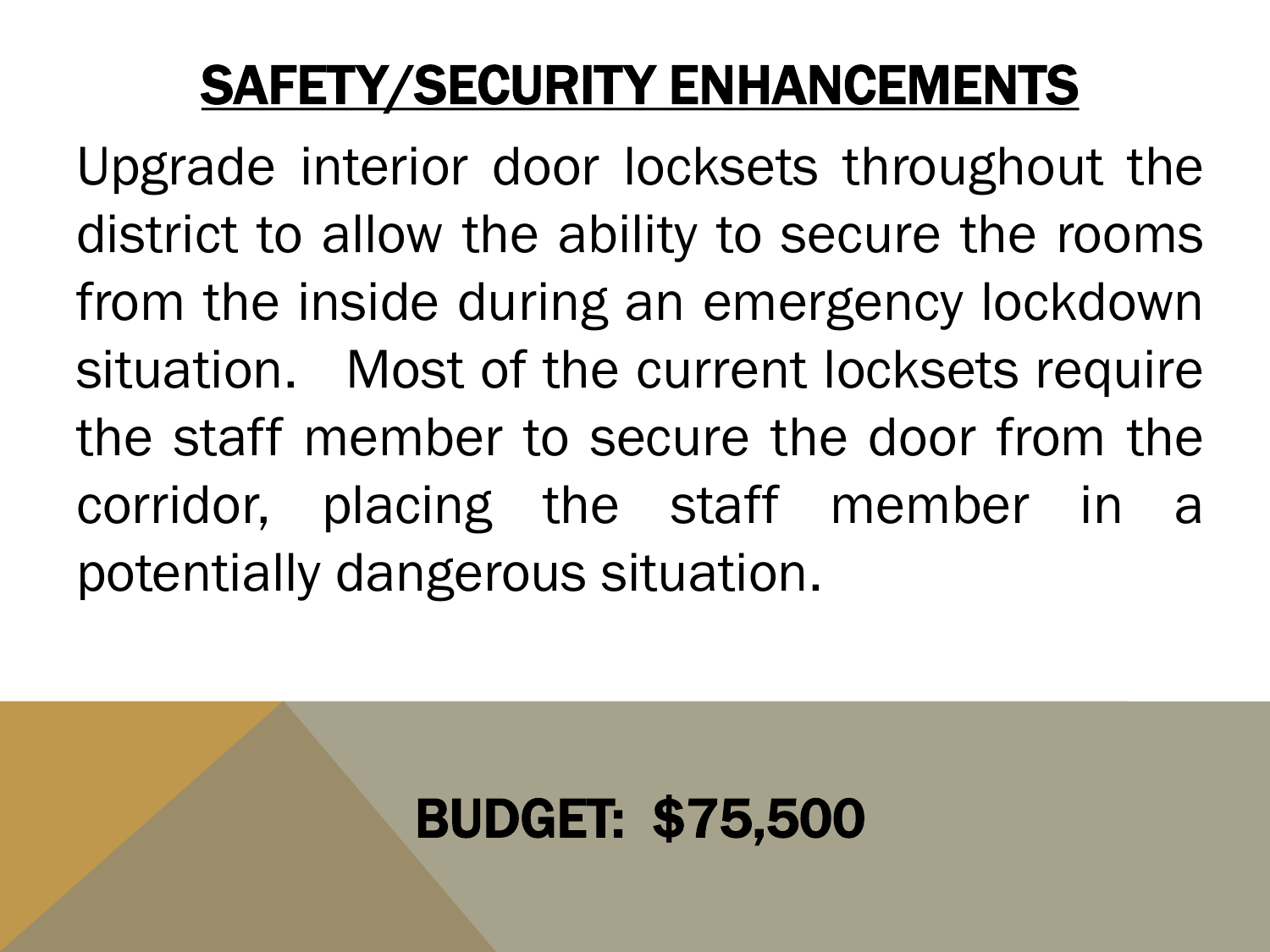## TECHNOLOGY INFRASTRUCTURE UPGRADES

The District will utilize funding to enhance our existing wired and wireless infrastructure district-wide for our students and staff. In order to meet the demands of the 21st century, we will upgrade cabling and install additional wireless access points allowing seamless use of district technology.

#### BUDGET: \$1,604,354